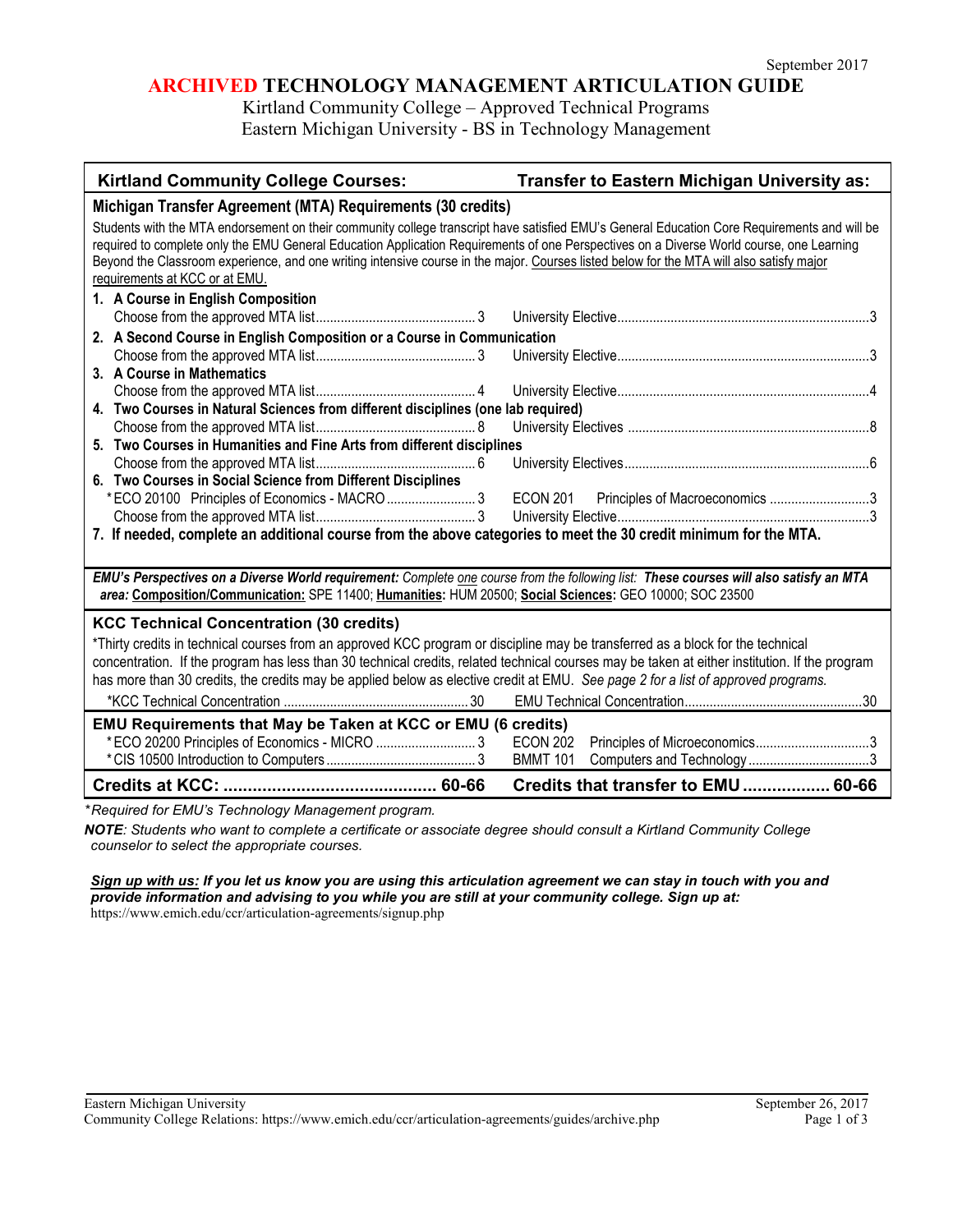# **ARCHIVED TECHNOLOGY MANAGEMENT ARTICULATION GUIDE**

Kirtland Community College – Approved Technical Programs Eastern Michigan University - BS in Technology Management

*<sup>1</sup> Satisfies EMU's Writing Intensive major requirement*

*<sup>2</sup> Satisfies EMU's Learning Beyond the Classroom requirement*

*Note: If 94 credits are not transferred, additional electives must be completed at EMU to reach the minimum of 124 credit hours required to graduate.*